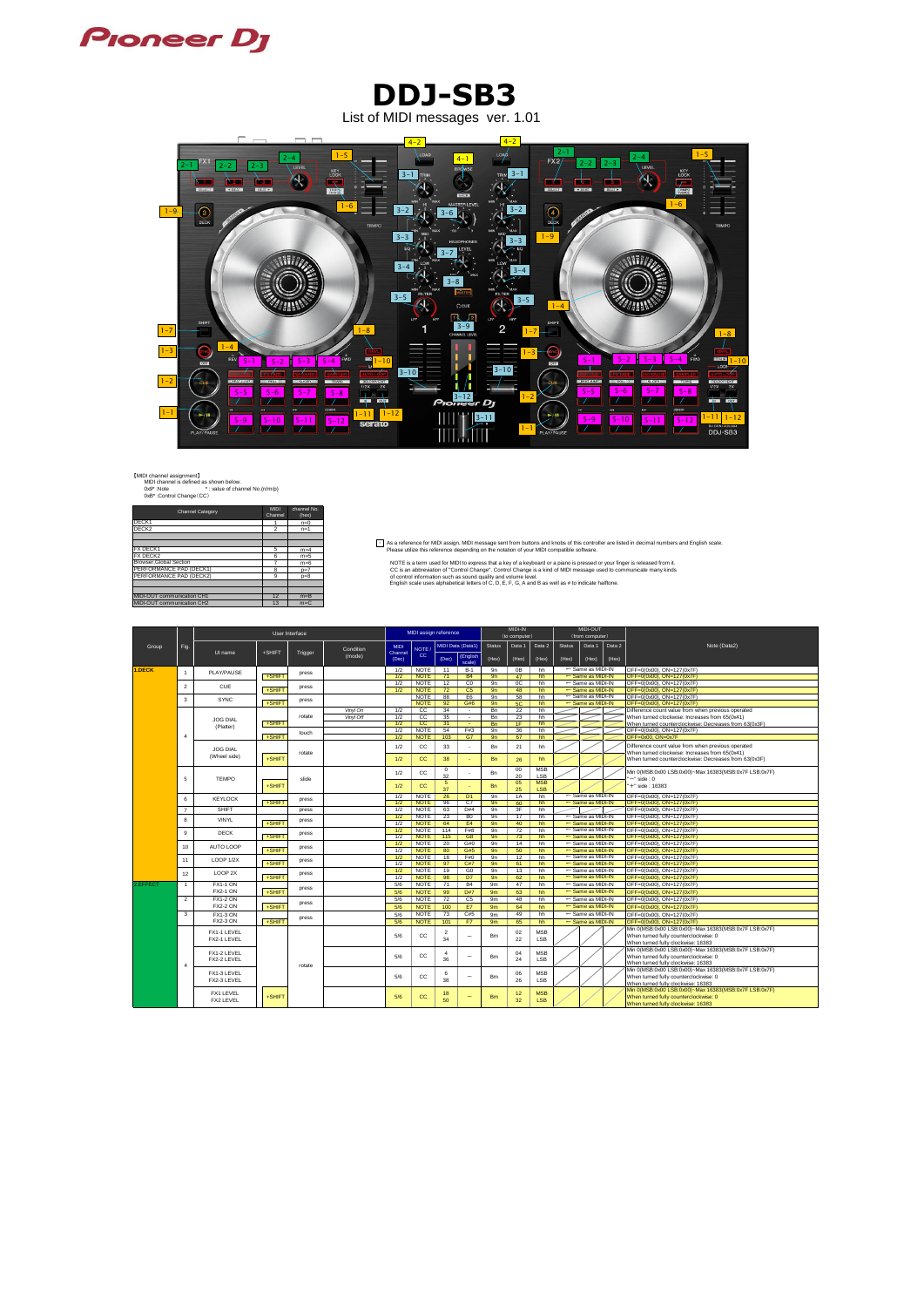

| 3.MIXER                              |                |                           |        |        |                                 |                                  |                            | $\overline{a}$       |                             |                      | 04              | <b>MSB</b>               |    |                                                              |    | Min 0(MSB:0x00 LSB:0x00)~Max 16383(MSB:0x7F LSB:0x7F)                                          |
|--------------------------------------|----------------|---------------------------|--------|--------|---------------------------------|----------------------------------|----------------------------|----------------------|-----------------------------|----------------------|-----------------|--------------------------|----|--------------------------------------------------------------|----|------------------------------------------------------------------------------------------------|
|                                      | $\overline{1}$ | <b>TRIM</b>               |        | rotate |                                 | 1/2                              | cc                         | 36                   |                             | Bn                   | 24              | <b>LSB</b>               |    |                                                              |    | When turned fully counterclockwise: 0<br>When turned fully clockwise: 16383                    |
|                                      |                |                           |        |        |                                 |                                  |                            | 7                    |                             |                      | 07              | <b>MSB</b>               |    |                                                              |    | Min 0(MSB:0x00 LSB:0x00)~Max 16383(MSB:0x7F LSB:0x7F)                                          |
|                                      | $\overline{2}$ | EQ HIGH                   |        | rotate |                                 | 1/2                              | cc                         | 39                   | $\overline{\phantom{0}}$    | Bn                   | 27              | <b>LSB</b>               |    |                                                              |    | When turned fully counterclockwise: 0<br>When turned fully clockwise: 16383                    |
|                                      |                |                           |        |        |                                 |                                  |                            |                      |                             |                      |                 |                          |    |                                                              |    |                                                                                                |
|                                      | 3              | EQ MID                    |        | rotate |                                 | 1/2                              | cc                         | 11<br>43             | $\overline{\phantom{0}}$    | Bn                   | 0B<br>2B        | <b>MSB</b><br><b>LSB</b> |    |                                                              |    | Min 0(MSB:0x00 LSB:0x00)~Max 16383(MSB:0x7F LSB:0x7F)<br>When turned fully counterclockwise: 0 |
|                                      |                |                           |        |        |                                 |                                  |                            |                      |                             |                      |                 |                          |    |                                                              |    | When turned fully clockwise: 16383                                                             |
|                                      | $\overline{4}$ | EQ LOW                    |        | rotate |                                 | 1/2                              | cc                         | 15<br>47             | $\overline{\phantom{0}}$    | Bn                   | 0F<br>2F        | <b>MSB</b><br><b>LSB</b> |    |                                                              |    | Min 0(MSB:0x00 LSB:0x00)~Max 16383(MSB:0x7F LSB:0x7F)<br>When turned fully counterclockwise: 0 |
|                                      |                |                           |        |        |                                 |                                  |                            |                      |                             |                      |                 |                          |    |                                                              |    | When turned fully clockwise: 16383<br>Min 0(MSB:0x00 LSB:0x00)~Max 16383(MSB:0x7F LSB:0x7F)    |
|                                      |                |                           |        |        | CH1 Filter                      | $\overline{7}$                   | cc                         | 23<br>55             | $\overline{\phantom{0}}$    | B <sub>6</sub>       | 17<br>37        | <b>MSB</b><br><b>LSB</b> |    |                                                              |    | When turned fully counterclockwise: 0<br>When turned fully clockwise: 16383                    |
|                                      |                |                           |        |        |                                 |                                  |                            | 24                   |                             |                      | 18              | <b>MSB</b>               |    |                                                              |    | Min 0(MSB:0x00 LSB:0x00)~Max 16383(MSB:0x7F LSB:0x7F)                                          |
|                                      | 5              | <b>FILTER</b>             |        | rotate | CH2 Filter                      | $\overline{7}$                   | cc                         | 56                   | $\overline{\phantom{0}}$    | B <sub>6</sub>       | 38              | <b>LSB</b>               |    |                                                              |    | When turned fully counterclockwise: 0<br>When turned fully clockwise: 16383                    |
|                                      |                |                           |        |        | CH3 Filter                      |                                  |                            |                      |                             |                      |                 |                          |    |                                                              |    |                                                                                                |
|                                      |                |                           |        |        |                                 |                                  |                            |                      |                             |                      |                 |                          |    |                                                              |    |                                                                                                |
|                                      |                |                           |        |        | CH4 Filter                      |                                  |                            |                      |                             |                      |                 |                          |    |                                                              |    |                                                                                                |
|                                      |                |                           |        |        |                                 |                                  |                            | 8                    |                             |                      | 08              | <b>MSB</b>               |    |                                                              |    | Min 0(MSB:0x00 LSB:0x00)~Max 16383(MSB:0x7F LSB:0x7F)                                          |
|                                      | 6              | MASTER LEVEL              |        | rotate |                                 | $\overline{7}$                   | cc                         | 40                   | $\overline{\phantom{0}}$    | <b>B6</b>            | 28              | <b>LSB</b>               |    |                                                              |    | When turned fully counterclockwise: 0<br>When turned fully clockwise: 16383                    |
|                                      | $\overline{7}$ | <b>HEADPHONES</b>         |        | rotate |                                 | $\overline{7}$                   | cc                         | 13                   | $\overline{\phantom{0}}$    | <b>B6</b>            | 0D              | <b>MSB</b>               |    |                                                              |    | Min 0(MSB:0x00 LSB:0x00)~Max 16383(MSB:0x7F LSB:0x7F)<br>When turned fully counterclockwise: 0 |
|                                      |                | VOL<br><b>MASTER CUE</b>  |        |        |                                 | $\overline{7}$                   | <b>NOTE</b>                | 45<br>91             | G6                          | 96                   | 2D<br>5B        | <b>LSB</b><br>hh         |    | $\leftarrow$ Same as MIDI-IN                                 |    | When turned fully clockwise: 16383<br>OFF=0(0x00), ON=127(0x7F)                                |
|                                      | 8              | (Headphone)               | +SHIFT | press  |                                 | $\overline{7}$                   | <b>NOTE</b>                | 120                  | C9                          | 96                   | 78              | hh                       |    | ← Same as MIDI-IN                                            |    | OFF=0(0x00), ON=127(0x7F)                                                                      |
|                                      | 9              | <b>CUE</b><br>(Headphone) | +SHIFT | press  |                                 | 1/2<br>1/2                       | <b>NOTE</b><br><b>NOTE</b> | 84<br>104            | C6<br>G#7                   | 9n<br>9n             | 54<br>68        | hh<br>hh                 |    | $\leftarrow$ Same as MIDI-IN<br>$\leftarrow$ Same as MIDI-IN |    | OFF=0(0x00), ON=127(0x7F)<br>OFF=0(0x00), ON=127(0x7F)                                         |
|                                      |                |                           |        |        |                                 | 1/2                              | cc                         | 19                   | $\overline{\phantom{0}}$    | Bn                   | 13              | <b>MSB</b>               |    |                                                              |    | Min 0(MSB:0x00 LSB:0x00)~Max 16383(MSB:0x7F LSB:0x7F)                                          |
|                                      |                |                           |        |        |                                 |                                  |                            | 51                   |                             |                      | 33              | <b>LSB</b>               |    |                                                              |    | bottom end: 0, top end: 16383                                                                  |
|                                      | 10             | CH FADER                  |        | slide  |                                 | 1/2                              | <b>NOTE</b>                | 102                  | F#7                         | 9n                   | 66              | hh                       |    |                                                              |    | PLAY message only for CH fader start<br>OFF=0(0x00), ON=127(0x7F)                              |
|                                      |                |                           | +SHIFT |        | $Zero \rightarrow not$ Zero     | 1/2                              | <b>NOTE</b>                | 81                   | A5                          | 9n                   | 51              | hh                       |    |                                                              |    | SYNC message only for CH fader start                                                           |
|                                      |                |                           |        |        |                                 |                                  |                            |                      |                             |                      |                 |                          |    |                                                              |    | OFF=0(0x00), ON=127(0x7F)<br>CUE message only for CH fader start                               |
|                                      |                |                           | +SHIFT |        | Not Zero $\rightarrow$ Zero     | 1/2                              | <b>NOTE</b>                | 82                   | A#5                         | 9n                   | 52              | hh                       |    |                                                              |    | OFF=0(0x00), ON=127(0x7F)                                                                      |
|                                      |                |                           |        |        |                                 | $\overline{7}$                   | cc                         | 31<br>63             |                             | B <sub>6</sub>       | 1F<br>3F        | <b>MSB</b><br><b>LSB</b> |    |                                                              |    | Min 0(MSB:0x00 LSB:0x00)~Max 16383(MSB:0x7F LSB:0x7F)<br>bottom end: 0, top end: 16383         |
|                                      |                |                           |        |        |                                 |                                  |                            |                      |                             |                      |                 |                          |    |                                                              |    |                                                                                                |
|                                      | 11             | CROSSFADER                | +SHIFT | slide  | $Zero \rightarrow not$ Zero     | 1/2                              | <b>NOTE</b>                | 102                  | F#7                         | 9n                   | 66              | hh                       |    |                                                              |    | PLAY message only for Crossfader start<br>OFF=0(0x00), ON=127(0x7F)                            |
|                                      |                |                           |        |        |                                 | 1/2                              | <b>NOTE</b>                | 81                   | A5                          | 9n                   | 51              | hh                       |    |                                                              |    | SYNC message only for Crossfader start                                                         |
|                                      |                |                           | +SHIFT |        | Not Zero $\rightarrow$ Zero     | 1/2                              | <b>NOTE</b>                | 82                   | A#5                         | 9n                   | 52              | hh                       |    |                                                              |    | OFF=0(0x00), ON=127(0x7F)<br>CUE message only for Crossfader start                             |
|                                      |                |                           |        |        |                                 |                                  |                            |                      |                             |                      |                 |                          |    |                                                              |    | OFF=0(0x00), ON=127(0x7F)                                                                      |
| 4.BROWSER                            | 12             | CH Level Indicator        |        |        |                                 |                                  |                            |                      |                             |                      |                 |                          | Bn | 02                                                           | hh | Min 0(0x00) Max 127(0x7F)                                                                      |
|                                      |                |                           |        |        |                                 | $\overline{7}$                   | cc                         | 64                   |                             | B <sub>6</sub>       | 40              | hh                       |    |                                                              |    | Difference count value from when previous operated                                             |
|                                      | $\overline{1}$ | <b>BROWSE</b>             |        | rotate |                                 |                                  |                            |                      |                             |                      |                 |                          |    |                                                              |    | Turn clockwise: 1~30(0x01~0x1E)<br>Turn counterclockwise: 127~98(0x7F~0x62)                    |
|                                      |                |                           | +SHIFT |        |                                 | $\overline{7}$<br>$\overline{7}$ | cc<br><b>NOTE</b>          | 100<br>65            | in 1<br>F <sub>4</sub>      | <b>B6</b><br>96      | 64<br>41        | hh<br>hh                 |    |                                                              |    | OFF=0(0x00), ON=127(0x7F)                                                                      |
|                                      |                |                           | +SHIFT | press  |                                 | $\overline{7}$<br>$\overline{7}$ | <b>NOTE</b><br>NOTE        | 66<br>70             | <b>F#4</b><br>A#4           | 96<br>96             | 42<br>46        | hh<br>hh                 |    | $\leftarrow$ Same as MIDI-IN                                 |    | OFF=0(0x00), ON=127(0x7F)<br>OFF=0(0x00), ON=127(0x7F)                                         |
|                                      |                | LOAD L                    | +SHIFT |        | Deck1                           | $\overline{7}$                   | <b>NOTE</b>                | 88                   | E <sub>6</sub>              | 96                   | 58              | hh                       |    |                                                              |    | OFF=0(0x00), ON=127(0x7F)                                                                      |
|                                      | $\overline{2}$ |                           | +SHIFT | press  | Deck3                           | $\overline{7}$                   |                            |                      |                             | 96                   | 47              |                          |    | $\leftarrow$ Same as MIDI-IN                                 |    |                                                                                                |
|                                      |                | LOAD R                    | +SHIFT |        | Deck2                           |                                  | NOTE  <br><b>NOTE</b>      | 71<br>89             | <b>B4</b><br>F <sub>6</sub> | 96                   | 59              | hh<br>hh                 |    |                                                              |    | OFF=0(0x00), ON=127(0x7F)<br>OFF=0(0x00), ON=127(0x7F)                                         |
|                                      |                |                           |        |        |                                 |                                  |                            |                      |                             |                      |                 |                          |    |                                                              |    |                                                                                                |
|                                      |                |                           | +SHIFT |        | Deck4                           |                                  |                            |                      |                             |                      |                 |                          |    |                                                              |    |                                                                                                |
| 5.PERFOR-<br><b>MANCE PADS</b>       | $\mathbf{1}$   | HOT CUE mode              | +SHIFT | press  |                                 | 1/2<br>1/2                       | NOTE<br><b>NOTE</b>        | 27<br>105            | D#1<br>A7                   | 9n<br>9n             | 1B<br>69        | hh<br>hh                 |    | ← Same as MIDI-IN<br>$\leftarrow$ Same as MIDI-IN            |    | OFF=0(0x00), ON=127(0x7F)<br>OFF=0(0x00), ON=127(0x7F)                                         |
| <b>HOT CUE</b>                       | $\overline{2}$ | FADE MIX mode             |        | press  |                                 | 1/2                              | NOTE                       | 30                   | F#1                         | 9n                   | 1E              | hh                       |    | $\leftarrow$ Same as MIDI-IN                                 |    | OFF=0(0x00), ON=127(0x7F)                                                                      |
| <b>FADE MIX</b>                      | 3              | PAD SCRATCH mode          | +SHIFT | press  |                                 | 1/2<br>1/2                       | <b>NOTE</b><br>NOTE        | 107<br>32            | B7<br>G#1                   | 9n<br>9n             | 6B<br>20        | hh<br>hh                 |    | ← Same as MIDI-IN<br>$\leftarrow$ Same as MIDI-IN            |    | OFF=0(0x00), ON=127(0x7F)<br>OFF=0(0x00), ON=127(0x7F)                                         |
| <b>PAD SCRATCH</b><br><b>SAMPLER</b> | $\overline{4}$ | SAMPLER mode              | +SHIFT | press  |                                 | 1/2<br>1/2                       | <b>NOTE</b><br>NOTE        | 109<br>34            | C#8<br>A#1                  | 9n<br>9n             | 6D<br>22        | hh<br>hh                 |    | $\leftarrow$ Same as MIDI-IN<br>$\leftarrow$ Same as MIDI-IN |    | OFF=0(0x00), ON=127(0x7F)<br>OFF=0(0x00), ON=127(0x7F)                                         |
|                                      |                |                           | +SHIFT |        | in HOT CUE mode                 | 1/2<br>8/9                       | <b>NOTE</b><br>NOTE        | 110<br>$\mathbf{0}$  | D <sub>8</sub><br>$C-1$     | 9n<br>9p             | 6E<br>$00\,$    | hh<br>hh                 |    | $\leftarrow$ Same as MIDI-IN<br>$\leftarrow$ Same as MIDI-IN |    | OFF=0(0x00), ON=127(0x7F)<br>OFF=0(0x00), ON=127(0x7F)                                         |
|                                      |                |                           | +SHIFT |        |                                 | 8/9<br>8/9                       | <b>NOTE</b><br><b>NOTE</b> | 8<br>16              | $G#-1$<br>E0                | 9p<br>9p             | 08<br>10        | hh<br>hh                 |    | $\leftarrow$ Same as MIDI-IN<br>$\leftarrow$ Same as MIDI-IN |    | OFF=0(0x00), ON=127(0x7F)<br>OFF=0(0x00), ON=127(0x7F)                                         |
|                                      |                |                           | +SHIFT |        | in FX FADEmode                  | 8/9<br>8/9                       | <b>NOTE</b><br><b>NOTE</b> | 24<br>32             | C <sub>1</sub><br>G#1       | 9p<br>9p             | 18<br>20        | hh<br>hh                 |    | $\leftarrow$ Same as MIDI-IN<br>$\leftarrow$ Same as MIDI-IN |    | OFF=0(0x00), ON=127(0x7F)<br>OFF=0(0x00), ON=127(0x7F)                                         |
|                                      |                |                           | +SHIFT |        | in PAD SCRATCH mode             | 8/9<br>8/9                       | <b>NOTE</b><br>NOTE        | 40<br>48             | E <sub>2</sub><br>C3        | 9p<br>9p             | 28              | hh<br>hh                 |    | $\leftarrow$ Same as MIDI-IN<br>$\leftarrow$ Same as MIDI-IN |    | OFF=0(0x00), ON=127(0x7F<br>OFF=0(0x00), ON=127(0x7F)                                          |
|                                      | 5              | PERFORMANCE PAD 1         | +SHIFT | press  | in SAMPLER mode                 | 8/9                              | <b>NOTE</b>                | 56                   | G#3                         | 9p                   | 30<br>38        | hh                       |    | ← Same as MIDI-IN                                            |    | OFF=0(0x00), ON=127(0x7F                                                                       |
|                                      |                |                           | +SHIFT |        | in BEAT JUMP mode               | 8/9<br>8/9                       | NOTE<br><b>NOTE</b>        | 64<br>72             | E4<br>C <sub>5</sub>        | 9p<br>9p             | 40<br>48        | hh<br>hh                 |    | $\leftarrow$ Same as MIDI-IN<br>← Same as MIDI-IN            |    | OFF=0(0x00), ON=127(0x7F)<br>OFF=0(0x00), ON=127(0x7F)                                         |
|                                      |                |                           | +SHIFT |        | in ROLL mode                    | 8/9<br>8/9                       | NOTE<br><b>NOTE</b>        | 80<br>88             | G#5<br>E <sub>6</sub>       | 9p<br>9p             | 50<br>58        | hh<br>hh                 |    | $\leftarrow$ Same as MIDI-IN<br>$\leftarrow$ Same as MIDI-IN |    | OFF=0(0x00), ON=127(0x7F)<br>OFF=0(0x00), ON=127(0x7F                                          |
|                                      |                |                           | +SHIFT |        | in SLICER mode                  | 8/9<br>8/9                       | NOTE<br><b>NOTE</b>        | 96<br>104            | C7<br><b>G#7</b>            | 9p<br>9p             | 60<br>68        | hh<br>hh                 |    | $\leftarrow$ Same as MIDI-IN<br>← Same as MIDI-IN            |    | OFF=0(0x00), ON=127(0x7F)<br>OFF=0(0x00), ON=127(0x7F)                                         |
|                                      |                |                           | +SHIFT |        | in TRANS mode                   | 8/9<br>8/9                       | NOTE<br><b>NOTE</b>        | 112<br>120           | E8<br>C9                    | 9p<br>9p             | 70<br>78        | hh<br>hh                 |    | $\leftarrow$ Same as MIDI-IN<br>← Same as MIDI-IN            |    | OFF=0(0x00), ON=127(0x7F)<br>OFF=0(0x00), ON=127(0x7F)                                         |
|                                      |                |                           |        |        | in HOT CUE mode                 | 8/9                              | <b>NOTE</b>                | $\overline{1}$       | $C#-1$                      | 9p                   | 01              | hh                       |    | $\leftarrow$ Same as MIDI-IN                                 |    | OFF=0(0x00), ON=127(0x7F)                                                                      |
|                                      |                |                           | +SHIFT |        | in FX FADEmode                  | 8/9<br>8/9                       | <b>NOTE</b><br>NOTE        | -9<br>17             | $A-1$<br>F <sub>0</sub>     | 9p<br>9p             | 09<br>11        | hh<br>hh                 |    | $\leftarrow$ Same as MIDI-IN<br>$\leftarrow$ Same as MIDI-IN |    | OFF=0(0x00), ON=127(0x7F)<br>OFF=0(0x00), ON=127(0x7F)                                         |
|                                      |                |                           | +SHIFT |        | in PAD SCRATCH mode             | 8/9<br>8/9                       | <b>NOTE</b><br>NOTE        | 25<br>33             | C#1<br>A1                   | 9p<br>9p             | 19<br>21        | hh<br>hh                 |    | $\leftarrow$ Same as MIDI-IN<br>$\leftarrow$ Same as MIDI-IN |    | OFF=0(0x00), ON=127(0x7F)<br>OFF=0(0x00), ON=127(0x7F)                                         |
|                                      |                |                           | +SHIFT |        |                                 | 8/9<br>8/9                       | <b>NOTE</b><br>NOTE        | 41<br>49             | F <sub>2</sub><br>C#3       | 9p<br>9p             | 29<br>31        | hh<br>hh                 |    | $\leftarrow$ Same as MIDI-IN<br>$\leftarrow$ Same as MIDI-IN |    | OFF=0(0x00), ON=127(0x7F)<br>OFF=0(0x00), ON=127(0x7F)                                         |
|                                      | 6              | PERFORMANCE PAD 2         | +SHIFT | press  | in SAMPLER mode                 | 8/9<br>8/9                       | <b>NOTE</b><br>NOTE        | 57<br>65             | A3<br>F <sub>4</sub>        | 9p<br>9p             | 39<br>41        | hh<br>hh                 |    | $\leftarrow$ Same as MIDI-IN<br>$\leftarrow$ Same as MIDI-IN |    | OFF=0(0x00), ON=127(0x7F<br>OFF=0(0x00), ON=127(0x7F)                                          |
|                                      |                |                           | +SHIFT |        | in BEAT JUMP mode               | 8/9<br>8/9                       | <b>NOTE</b><br>NOTE        | 73<br>81             | C#5<br>A5                   | 9p<br>9p             | 49<br>51        | hh<br>hh                 |    | $\leftarrow$ Same as MIDI-IN<br>← Same as MIDI-IN            |    | OFF=0(0x00), ON=127(0x7F<br>OFF=0(0x00), ON=127(0x7F)                                          |
|                                      |                |                           | +SHIFT |        | in ROLL mode                    | 8/9                              | <b>NOTE</b>                | 89                   | F <sub>6</sub>              | 9p                   | 59              | hh                       |    | $\leftarrow$ Same as MIDI-IN                                 |    | OFF=0(0x00), ON=127(0x7F                                                                       |
|                                      |                |                           | +SHIFT |        | in SLICER mode                  | 8/9<br>8/9                       | <b>NOTE</b><br><b>NOTE</b> | 97<br>105            | C#7<br>A7                   | 9p<br>9p             | 61<br>69        | hh<br>hh                 |    | $\leftarrow$ Same as MIDI-IN<br>$\leftarrow$ Same as MIDI-IN |    | OFF=0(0x00), ON=127(0x7F)<br>OFF=0(0x00), ON=127(0x7F                                          |
|                                      |                |                           | +SHIFT |        | in TRANS mode                   | 8/9<br>8/9                       | NOTE<br><b>NOTE</b>        | 113<br>121           | F8<br>C#9                   | 9p<br>9p             | 71<br>79        | hh<br>hh                 |    | $\leftarrow$ Same as MIDI-IN<br>← Same as MIDI-IN            |    | OFF=0(0x00), ON=127(0x7F)<br>OFF=0(0x00), ON=127(0x7F                                          |
|                                      |                |                           | +SHIFT |        | in HOT CUE mode                 | 8/9<br>8/9                       | <b>NOTE</b><br><b>NOTE</b> | 2<br>10 <sub>1</sub> | $D-1$<br>A#-1               | 9p<br>9p             | 02<br>0A        | hh<br>hh                 |    | $\leftarrow$ Same as MIDI-IN<br>← Same as MIDI-IN            |    | OFF=0(0x00), ON=127(0x7F)<br>OFF=0(0x00), ON=127(0x7F                                          |
|                                      |                |                           | +SHIFT |        | in FX FADEmode                  | 8/9<br>8/9                       | <b>NOTE</b><br><b>NOTE</b> | 18<br>26             | F#0<br>D <sub>1</sub>       | 9p<br>9p             | 12<br>1A        | hh<br>hh                 |    | $\leftarrow$ Same as MIDI-IN<br>← Same as MIDI-IN            |    | OFF=0(0x00), ON=127(0x7F)<br>OFF=0(0x00), ON=127(0x7F                                          |
|                                      |                |                           |        |        | in PAD SCRATCH mode             | 8/9<br>8/9                       | NOTE                       | 34                   | A#1                         | 9p                   | 22              | hh                       |    | $\leftarrow$ Same as MIDI-IN                                 |    | OFF=0(0x00), ON=127(0x7F)                                                                      |
|                                      |                |                           | +SHIFT |        | in SAMPLER mode                 | 8/9                              | <b>NOTE</b><br>NOTE        | 42<br>50             | F#2<br>D <sub>3</sub>       | 9p<br>9p             | 2A<br>32        | hh<br>hh                 |    | ← Same as MIDI-IN<br>$\leftarrow$ Same as MIDI-IN            |    | DFF=0(0x00), ON=127(0x7F<br>OFF=0(0x00), ON=127(0x7F)                                          |
|                                      | $\overline{7}$ | PERFORMANCE PAD 3         | +SHIFT | press  | in BEAT JUMP mode               | 8/9<br>8/9                       | <b>NOTE</b><br>NOTE        | 58<br>66             | A#3<br>F#4                  | 9p<br>9p             | 3A<br>42        | hh<br>hh                 |    | ← Same as MIDI-IN<br>$\leftarrow$ Same as MIDI-IN            |    | OFF=0(0x00), ON=127(0x7F)<br>OFF=0(0x00), ON=127(0x7F)                                         |
|                                      |                |                           | +SHIFT |        |                                 | 8/9<br>8/9                       | <b>NOTE</b><br>NOTE        | 74<br>82             | D <sub>5</sub><br>A#5       | 9p<br>9p             | 4A<br>52        | hh<br>hh                 |    | $\leftarrow$ Same as MIDI-IN<br>$\leftarrow$ Same as MIDI-IN |    | OFF=0(0x00), ON=127(0x7F)<br>OFF=0(0x00), ON=127(0x7F)                                         |
|                                      |                |                           | +SHIFT |        | in ROLL mode                    | 8/9<br>8/9                       | <b>NOTE</b><br>NOTE        | 90<br>98             | F#6<br>D7                   | 9p<br>9p             | 5A<br>62        | hh<br>hh                 |    | $\leftarrow$ Same as MIDI-IN<br>$\leftarrow$ Same as MIDI-IN |    | OFF=0(0x00), ON=127(0x7F<br>OFF=0(0x00), ON=127(0x7F)                                          |
|                                      |                |                           | +SHIFT |        | in SLICER mode                  | 8/9                              | <b>NOTE</b>                | 106                  | A#7                         | 9p                   | 6A              | hh                       |    | $\leftarrow$ Same as MIDI-IN<br>$\leftarrow$ Same as MIDI-IN |    | OFF=0(0x00), ON=127(0x7F)                                                                      |
|                                      |                |                           | +SHIFT |        | in TRANS mode                   | 8/9<br>8/9                       | NOTE<br><b>NOTE</b>        | 114<br>122           | F#8<br>D <sub>9</sub>       | 9p<br>9p             | 72<br><b>7A</b> | hh<br>hh                 |    | $\leftarrow$ Same as MIDI-IN                                 |    | OFF=0(0x00), ON=127(0x7F)<br>OFF=0(0x00), ON=127(0x7F)                                         |
|                                      |                |                           | +SHIFT |        | in HOT CUE mode                 | 8/9<br>8/9                       | NOTE<br><b>NOTE</b>        | 3<br>11 <sub>1</sub> | $D#-1$<br>$B-1$             | 9p<br>9p             | 03<br>0B        | hh<br>hh                 |    | $\leftarrow$ Same as MIDI-IN<br>$\leftarrow$ Same as MIDI-IN |    | OFF=0(0x00), ON=127(0x7F)<br>OFF=0(0x00), ON=127(0x7F)                                         |
|                                      |                |                           | +SHIFT |        | in FX FADEmode                  | 8/9<br>8/9                       | NOTE<br><b>NOTE</b>        | 19<br>27             | G <sub>0</sub><br>D#1       | 9p<br>9p             | 13<br>1B        | hh<br>hh                 |    | $\leftarrow$ Same as MIDI-IN<br>$\leftarrow$ Same as MIDI-IN |    | OFF=0(0x00), ON=127(0x7F)<br>OFF=0(0x00), ON=127(0x7F)                                         |
|                                      |                |                           | +SHIFT |        | in PAD SCRATCH mode             | 8/9<br>8/9                       | NOTE<br><b>NOTE</b>        | 35<br>43             | <b>B1</b><br>G2             | 9p<br>9 <sub>D</sub> | 23<br>2B        | hh<br>hh                 |    | $\leftarrow$ Same as MIDI-IN<br>$\leftarrow$ Same as MIDI-IN |    | OFF=0(0x00), ON=127(0x7F)<br>$OFF=0(0x00)$ . $ON=127(0x7F)$                                    |
|                                      |                |                           |        |        | in SAMPLER mode                 | 8/9                              | <b>NOTE</b>                | 51                   | D#3                         | 9p                   | 33              | hh                       |    | $\leftarrow$ Same as MIDI-IN                                 |    | OFF=0(0x00), ON=127(0x7F)                                                                      |
|                                      | 8              | PERFORMANCE PAD 4         | +SHIFT | press  | in BEAT JUMP mode               | 8/9<br>8/9                       | <b>NOTE</b><br><b>NOTE</b> | 59<br>67             | <b>B3</b><br>G4             | 9p<br>9p             | 3B<br>43        | hh<br>hh                 |    | ← Same as MIDI-IN<br>$\leftarrow$ Same as MIDI-IN            |    | OFF=0(0x00), ON=127(0x7F<br>OFF=0(0x00), ON=127(0x7F)                                          |
|                                      |                |                           | +SHIFT |        | in ROLL mode                    | 8/9<br>8/9                       | <b>NOTE</b><br>NOTE        | 75<br>83             | D#5<br>B <sub>5</sub>       | 9p<br>9p             | 4B<br>53        | hh<br>hh                 |    | ← Same as MIDI-IN<br>$\leftarrow$ Same as MIDI-IN            |    | OFF=0(0x00), ON=127(0x7F)<br>OFF=0(0x00), ON=127(0x7F)                                         |
|                                      |                |                           | +SHIFT |        |                                 | 8/9<br>8/9                       | <b>NOTE</b><br>NOTE        | 91<br>99             | G <sub>6</sub><br>D#7       | 9p<br>9p             | 5B<br>63        | hh<br>hh                 |    | $\leftarrow$ Same as MIDI-IN<br>$\leftarrow$ Same as MIDI-IN |    | OFF=0(0x00), ON=127(0x7F<br>OFF=0(0x00), ON=127(0x7F)                                          |
|                                      |                |                           | +SHIFT |        | in SLICER mode<br>in TRANS mode | 8/9<br>8/9                       | <b>NOTE</b><br>NOTE        | 107<br>115           | B7<br>G8                    | 9 <sub>p</sub><br>9p | 6B<br>73        | hh<br>hh                 |    | ← Same as MIDI-IN<br>$\leftarrow$ Same as MIDI-IN            |    | OFF=0(0x00), ON=127(0x7F<br>OFF=0(0x00), ON=127(0x7F)                                          |